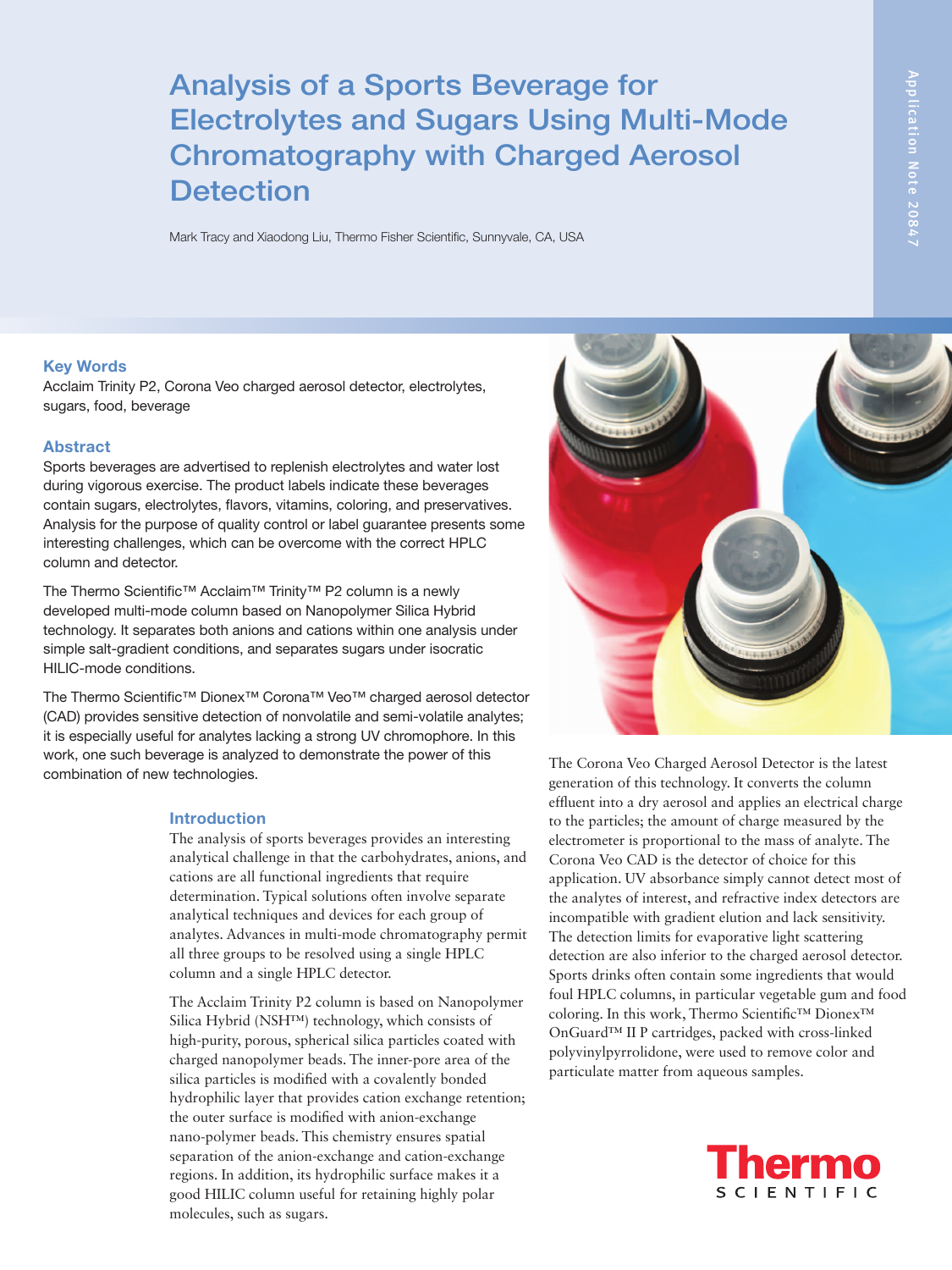# 2 Experimental Details

| <b>Consumables</b>                       | <b>Part Number</b> |
|------------------------------------------|--------------------|
| SPE cartridges, Dionex OnGuard II P      | 057087             |
| Polypropylene vials, 1.5 mL              | 079812             |
| 3 mL all-plastic syringes                | 14-817-27          |
| Acetonitrile, Fisher Optima™ LC/MS grade | A955               |
| Formic acid, >98%                        |                    |
| Ammonium formate                         |                    |
| Deionized water                          |                    |

# Sample Preparation Supplies

| The sample of sports beverage was purchased from a local food market. |                                                                                                                                                                     |  |
|-----------------------------------------------------------------------|---------------------------------------------------------------------------------------------------------------------------------------------------------------------|--|
| Conditioning stage:                                                   | Using a syringe, apply 1 mL of water to the Dionex OnGuard II P<br>cartridge and allow it to rehydrate for 1 min.                                                   |  |
| Application stage:                                                    | Using a syringe, apply 2 mL of sample at 2 mL/min. Discard the<br>first 1 mL of liquid; retain the second 1 mL for analysis.                                        |  |
|                                                                       | For electrolyte analysis, the sample was not treated further.<br>For sugar analysis, the sample was diluted 40x with mobile phase<br>(80:20 acetonitrile / buffer). |  |

| <b>Sample Preparation</b> |                                                                                                                                               | <b>Part Number</b> |
|---------------------------|-----------------------------------------------------------------------------------------------------------------------------------------------|--------------------|
| Instrumentation:          | Thermo Scientific <sup>™</sup> Dionex <sup>™</sup> UltiMate <sup>™</sup> 3000 system                                                          |                    |
| Column:                   | Acclaim Trinity P2, 3 $\mu$ m, 50 $\times$ 3 mm                                                                                               | 085433             |
| Mobile phase A:           | Acetonitrile                                                                                                                                  |                    |
| Mobile phase B:           | Water                                                                                                                                         |                    |
| Mobile phase C:           | 100 mM ammonium formate, pH 3.65<br>$(6.35 \text{ g/L NH}_{4}$ HCO <sub>2</sub> + 4.5 g/L HCO <sub>2</sub> H)                                 |                    |
| Flow rate:                | $0.60$ mL/min                                                                                                                                 |                    |
| Detection:                | Corona Veo charged aerosol detector,<br>evaporator temperature 55 °C, gas pressure 60 psi,<br>data rate 5 Hz, filter 2 s, power function 1.50 |                    |

| Experiment 1 – Separation of electrolytes |             |  |  |
|-------------------------------------------|-------------|--|--|
| LC gradient conditions:                   | See Table 1 |  |  |
| Column temperature:                       | 30 °C       |  |  |
| Injection volume:                         | 2 uL        |  |  |

| Time (min) | Α | R  | C   |
|------------|---|----|-----|
| -8         |   | 90 | 10  |
|            |   | 90 | 10  |
|            |   | 90 | 10  |
| 11         |   |    | 100 |
| 15         |   |    | 100 |

Table 1: LC gradient conditions for electrolyte analysis

| <b>Experiment 2 – Separation of sugars</b> |                              |  |
|--------------------------------------------|------------------------------|--|
| Isocratic conditions:                      | 80% A, 0% B, and 20% C (v/v) |  |
| Column temperature:                        | 60 °C                        |  |
| Injection volume:                          | 5 uL                         |  |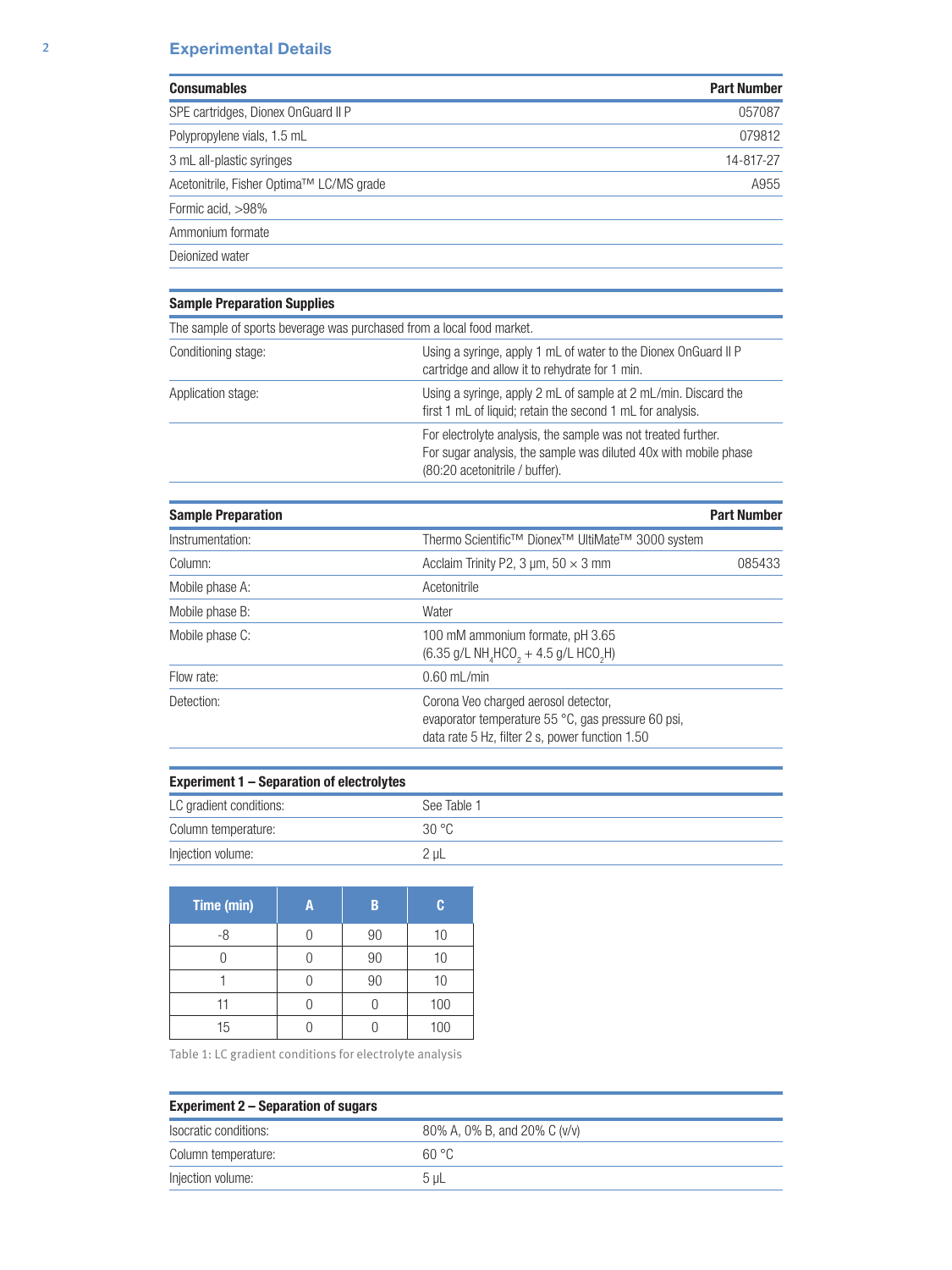#### **Results**

Acclaim Trinity P2 columns provide the required selectivity for the separation of mono- and multi-valent anions and cations using a standard salt-gradient elution program. Baseline resolution of a total of twelve ions including phosphate, sodium, potassium, chloride, malate, bromide, nitrate, citrate, fumarate, sulfate, magnesium, and calcium is shown in Figure 1. This desirable selectivity is provided by the unique phase design in which the cation- and anion-exchange capacity are carefully balanced for optimal resolution. This separation cannot be realized on any other separation media.

The selectivity of anions versus cations can be adjusted in the range of pH 3–4.5. However, the standard starting point for method development is pH 3.65 and in this case satisfactory results were obtained at this pH, as shown in Figure 2. All the identified peaks matched declared ingredients in the product, except for peak 8. This matched the retention time of sulfate, which was not a listed ingredient.

Under the chromatographic conditions used for electrolyte analysis the sugars eluted in the void volume, and therefore a second analysis was required. Under HILIC conditions, using a mobile phase consisting of 80% acetonitrile and 20% buffer, the same Trinity P2 column successfully separated sugars in this sports drink (Figure 3).

This particular beverage contained high-fructose corn syrup, so the major carbohydrates present are fructose, glucose, and a small amount of residual maltose. In solution, these sugars exist as an equilibrium mixture of anomeric forms. In acidic and neutral conditions, the equilibrium is slow enough to cause undesirable partial separation of anomers, resulting in peak broadening and crowded chromatograms. Thus, an elevated temperature of 60 °C was employed to overcome this challenge.





Figure 1: Separation of common anions and cations under standard salt-gradient conditions. Peaks 1: phosphate, 2: sodium, 3: potassium, 4: chloride, 5: malate, 6: bromide, 7: nitrate, 8: citrate, 9: fumarate, 10: sulfate, 11: magnesium, 12: calcium.

Figure 2: Electrolytes in a sports beverage using standard saltgradient elution conditions. Peaks 1: sugars, 2: ascorbate, 3: phosphate, 4: chloride, 5: sodium, 6: potassium, 7: citrate, 8: unidentified, 9: magnesium, 10: calcium.